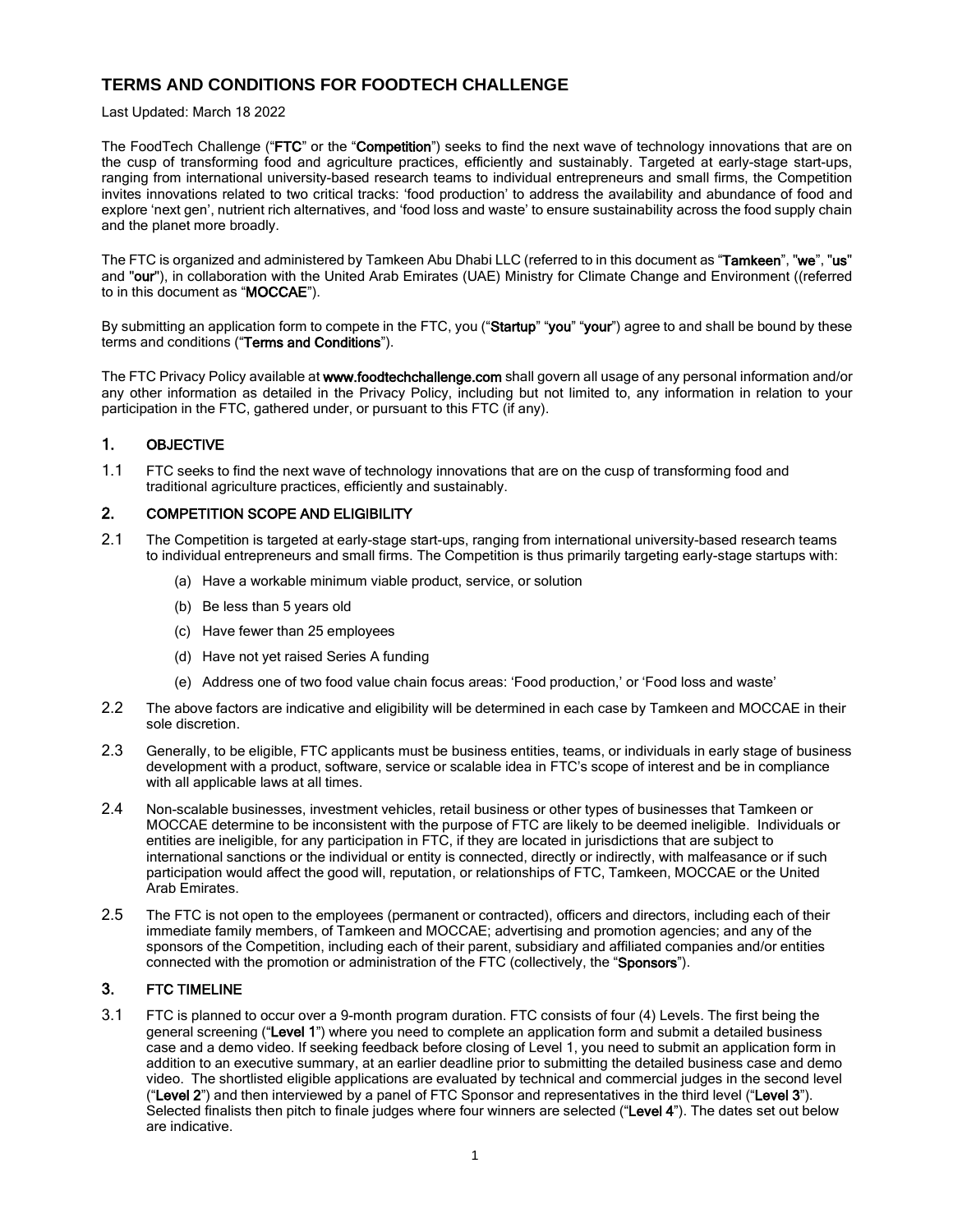| <b>Date</b>                        | <b>FTC Milestones</b>                              |
|------------------------------------|----------------------------------------------------|
| March 21 <sup>st</sup> 2022        | <b>Competition Launch</b>                          |
| May 20 <sup>th</sup> 2022          | Level 1 Early Submission deadline                  |
| June 3rd 2022                      | Early Submission feedback                          |
| June 24th 2022                     | Level 1 Regular Submission deadline                |
| July 15th 2022                     | Level 1 Startups shortlisted                       |
| August 12th 2022                   | Level 2 technical and commercial judging completed |
| August 26th 2022                   | Level 3 interview process completed                |
| September 9th 2022                 | Level 3 top 10 finalists announced                 |
| September 12th - October 21st 2022 | Mentorship program                                 |
| November 4th 2022                  | Level 4 judging                                    |
| November 10th 2022                 | Finale                                             |
| November 10th 2022 onwards         | <b>Building legacy</b>                             |

3.2 You acknowledge that conducting an international startup competition like FTC may face conditions that affect the timeline or ability (whether temporarily or permanently) to perform the FTC, other than Force Majeure. Should the Competition be cancelled, other than for reasons of Force Majeure, Tamkeen will promptly inform you without any liability for Tamkeen and/or MOCCAE for cancelation of FTC any time. You acknowledge that it may be prudent (in Tamkeen absolute discretion) for Tamkeen to modify the time and/or stage any or all parts of the Competition in an online or virtual environment, and such modification of milestones, times, an/or staging will not constitute cancellation.

### 4. ENTRY RULES

- 4.1 To enter the Competition, you will need to complete an application form ("Entry Form"), provide a detailed business case (30 pages or less), and a 2-minute demo video demonstrating your solution. An optional executive summary, (10 pages or less) is requested in case you would like to receive feedback on your submission prior to submitting your detailed business case and demo video. There is no fee for entering in the Competition.
- 4.2 Each Startup may submit a maximum of one Entry Form per FTC tracks (1. Food Production and 2. Food Loss and Waste), to be selected for evaluation and judging. An individual who submits an Entry Form on behalf of a Startup represents and warrants they have requisite authority to act on behalf of such Startup.
- 4.3 Your proposed solution must be original and not based upon any other material or source (except those for which you have obtained all necessary rights in writing) and either an original idea, unpublished prior to submission, or an idea you conceived and have full rights to present as your own.
- 4.4 The top 20 Startups (approximately) that are shortlisted from Level 2 will be invited for in-person and/or virtual interviews (subject to COVID restrictions), conducted by technical and commercial judges representing FTC Sponsors to shortlist the top 10 Startups ("Finalists"). Finalists will also be provided with a further set of legal terms to address Award and post-Award matters ("Further Terms") such as participation in incubation programs as part of the Award and locating activities in the UAE. You will not be eligible to participate in Level 4 or qualify for any Award or benefits unless and until you have agreed to the Further Terms in a manner accepted by Tamkeen and MOCCAE.
- 4.5 The Finalists who move on to Level 4 will be supported by mentors and industry experts to prepare for the final pitch, where they will present their proposed solution to a panel of judges, after which the winner or winners of the FTC ("Winner" or "Winners") will be announced by Tamkeen and MOCCAE.

### 5. AWARDS

- 5.1 Each winner of the FTC are awarded a prize, comprised of cash and in-kind support, determined by Tamkeen and MOCCAE ("Award").
- 5.2 To ensure that the award prize is utilised in developing innovative solutions that are integrated in the UAE, to the extent possible, a cash prize of up to USD 100k per winner will be awarded, paid in 2 milestones:
	- a) 1st payment of half of the cash prize of the Award on being announced an FTC winner
	- b) 2nd payment of half of the cash prize of the Award upon fulfilling at least one of the three conditions in accordance with the Further Terms:
		- i. Local incorporation (expected to be within 18 months of Award but within a reasonable time determined by Tamkeen);
		- ii. Acceptance into a local start-up and innovation support program; and/or
		- iii. Entering into a commercial agreement with a UAE entity approved by Tamkeen.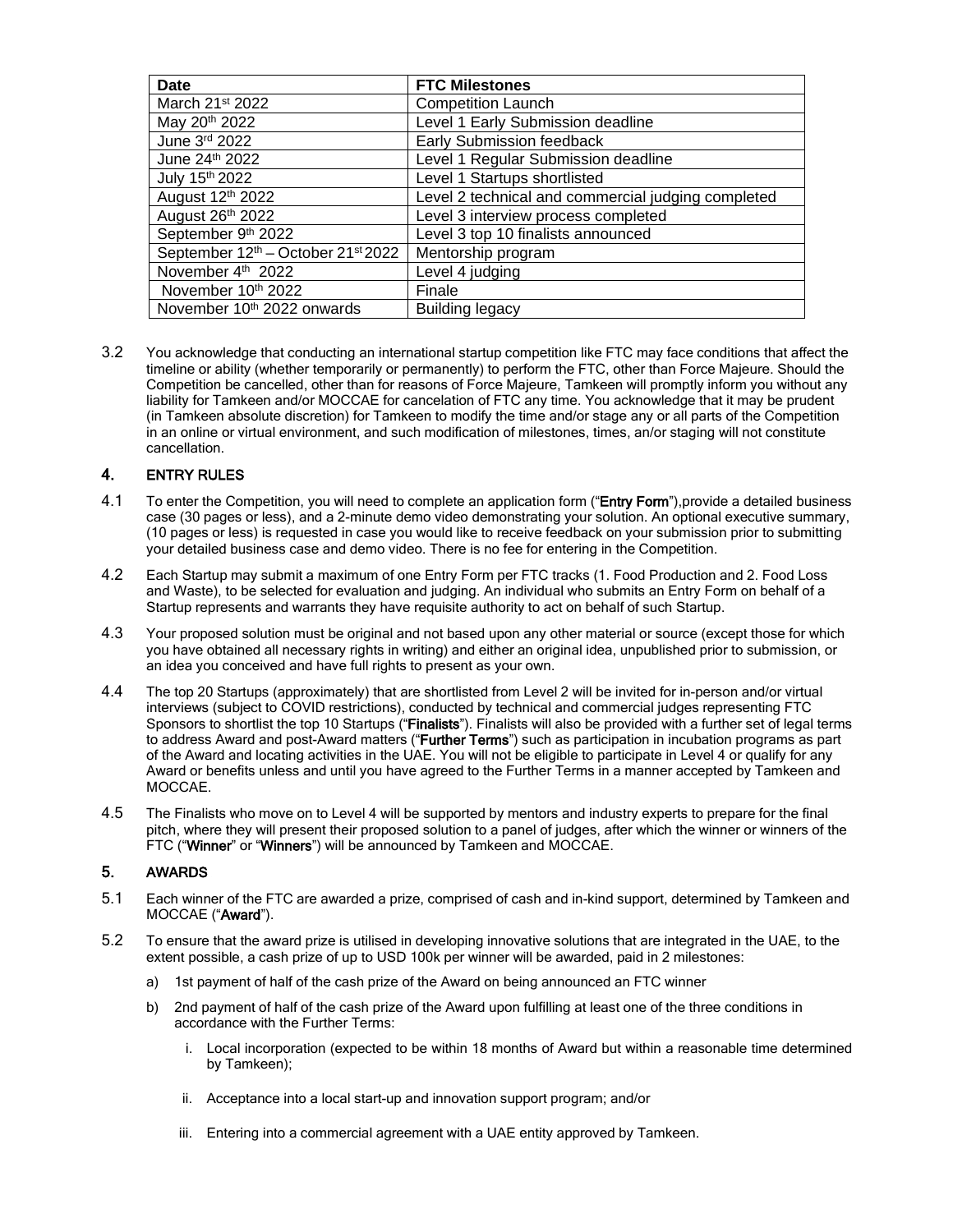5.3 Beyond the cash prize – any in-kind part of the Award from current or future enablement support program that FTC facilitates will be awarded or provided for according the respective T&Cs of that program. Neither Tamkeen nor MOCCAE have no liability for a Finalist or Winner's inability to access other in-kind elements of the prize.

### 6. CONFIDENTIALITY AND PUBLICITY

- 6.1 You agree to keep all information relating to the FTC, Tamkeen, MOCCAE, and Sponsors ("Confidential Information") provided to you in strictest confidence and will:
	- (a) not use the Confidential Information for any purpose other than the fulfilment of its obligations in relation to the FTC;
	- (b) not disclose the Confidential Information to any third party or otherwise publish or make available to the public (including on social media platforms, blogs, vlogs and other means of self-publication) without our prior written consent (or unless agreed otherwise); and
	- (c) protect and treat all Confidential Information with the same degree of care as it uses to protect its own confidential information and not less than reasonable care.
- 6.2 At our request, the Startup should (i) promptly deliver to us or, if instructed by us, thoroughly destroy, and permanently erase the Confidential Information and any other materials or documents relating to the FTC, Tamkeen, MOCCAE, and Sponsors that are in your possession or control.
- 6.3 You shall not issue any media worldwide (including on social media platforms, blogs, vlogs and other means of self-publication) or otherwise publish or make available to the public by any means any material, images, marketing, publicity, press release, public announcement or statement referring to the Government of Abu Dhabi, any other Emirate in the United Arab Emirates, or any public figure or official thereof without the prior written agreement of Tamkeen . Subject to the foregoing, any media issued in relation to the FTC shall present the FTC in a positive light.
- 6.4 You agree to participate in and co-operate with all promotional activities relating to the FTC that may be instigated and/or organised by us or our Sponsors. We may acknowledge your involvement in the FTC as appropriate without prior notice to you. Tamkeen, MOCCAE, or their respective appointed representatives may publish details of the FTC and make further press or other public announcements, or release in any form any marketing or other publicity or releases, whether in written or oral form, relating to the FTC, its participants, results or data. Neither Tamkeen nor MOCAE will not require your consent to make any such publications or announcements.
- 6.5 FTC events, whether virtual or in person are recorded. You consent that we have the right to use any and all FTC content involving or relating to you made by us or provided to us for lawful purposes, including, but not limited to, photographs, videos and interview recordings, on any social (online) media profile associated with us as determined by us from time to time. These may include imagery and/or voice recordings of the Winner and/or their names.

# 7. INTELLECTUAL PROPERTY RIGHTS

- 7.1 Any Intellectual Property Rights that you solely own or have created prior to entering the FTC will remain the property of the Startup.
- 7.2 These Terms and Conditions do not change the parties' ownership of their background Intellectual Property rights (meaning the intellectual property rights owned, controlled, or licensed by a party, that are developed, conceived, obtained, licensed, or acquired prior to the date of your submission to participate in FTC; or (ii) developed, conceived, obtained, licensed, or acquired independently of these Terms and Conditions). The Startup will own all intellectual property rights (excluding trademarks) to all Innovations conceived, created, or authored by any Startup member in connection with, and during, the Startup's participation in FTC, subject to the other provision of these Terms and Conditions and any Further Terms and any third-party agreements with Sponsors or others as a result of participation in the Competition. "Innovation" means all know-how, information, ideas, inventions, modifications, prototypes, tools, other tangible embodiments, and works of authorship, including without limitation, specifications, software, databases, compilations, schematics, documentation, and presentations.
- 7.3 Startups should confirm with appropriate advisors and legal counsel that any intellectual property described or disclosed in an application or communication for FTC is held by the Startup and appropriately protected before any application is submitted. You should be prepared to provide reasonable back-up documentation for these statements, if requested by Tamkeen or MOCCAE.
- 7.4 The authors of each Entry Form, or submission, for FTC, will retain all copyrights to the contents of their submission, provided that Tamkeen and MOCCAE may make photocopies, photographs, and video and/or audio recordings of any data or information divulged, presented, or discussed by any Startup throughout that Startup's participation in the FTC. By submitting an Entry Form or submission for the Competition, applicants agree to and hereby grants a license to both Tamkeen and MOCCAE, respectively, to use and reproduce and share with FTC judges and reviewing entities such materials without restriction and without compensation and to conduct such due diligence as Tamkeen and MOCCAE determine is necessary or desirable for purposes of evaluating the submission and Entry Forms and Startups and carrying out the Competition.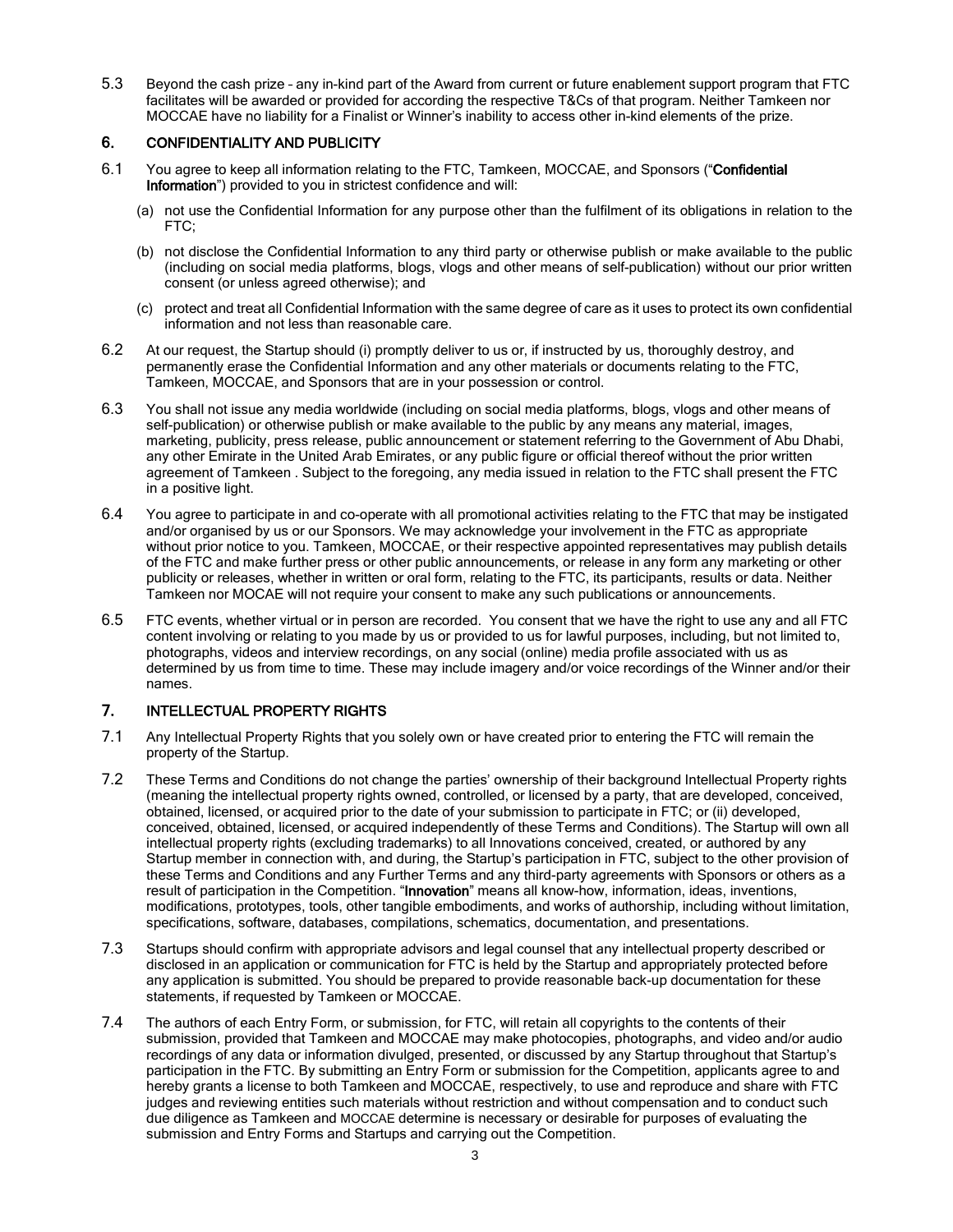#### 8. REPRESENTATIONS, WARRANTIES, AND LIMITATION OF LIABILITY

- 8.1 By entering the FTC, you represent and warrant that no content submitted by you:
	- (a) is false or inaccurate, defamatory, obscene, objectionable, lewd, lascivious, scandalous, offensive, fabricated, or promotes, depicts, or endorses any activities that involve gambling, alcohol, tobacco, illegal drugs, or weapons of any kind, or which may be unsafe, dangerous, illegal, contain nudity, inconsistent with the positive goodwill associated with Tamkeen, MOCCAE, and Sponsors, or otherwise in poor taste in our opinion;
	- (b) violates the right of privacy, intellectual property or any other rights of any person or entity;
	- (c) misappropriates any trade secrets;
	- (d) discloses any confidential information of any third party;
	- (e) depicts any person who is considered a minor in the jurisdiction in which he/she resides without the written permission of such minor's parent or guardian;
	- (f) contains copyrights or trademarks owned by a third party (except references to FTC, Tamkeen, MOCCAE, and Sponsors); and/or
	- (g) violates any applicable laws, rules, or regulations.
- 8.2 You will indemnify and hold harmless FTC, Tamkeen, MOCCAE, and Sponsors from and against any and all losses, liabilities, damages, claims, costs and expenses arising from or relating to your breach of your representations and warranties set out above.
- 8.3 You represent and warrant that:
	- (a) you will not receive any compensation or credit for submitting your Entry Form for consideration;
	- (b) your Entry Form, inclusive of any ideas, concepts, plans, or other elements contained or described therein, may not be identical to other Startups entering the FTC; and
	- (c) by receiving your Entry Form and reviewing other content you provide at any Level during the FTC, we assume no obligation of any kind including, without limitation, an obligation to pay money (except the prize to the extent that you are the adjudged to be the Winner).
- 8.4 To the maximum extent permissible by applicable law, we, our affiliates, our Sponsors and any of our or their respective suppliers, and any of our or their owners, officers, directors, managers, members, agents, and employees are not liable for any direct, indirect, punitive, incidental, special, or consequential damages or loss (including, without limitation, incidental and consequential damages, loss of revenue or anticipated profits, loss of goodwill, loss of business or damages resulting from lost data or business interruption) arising out of, or in a way connected with the FTC, whether based on warranty, contract, tort (including negligence), or any other legal theory, and whether or not we advised of the possibility of such damages.
- 8.5 Any attempt by you to undermine the proper conduct of the FTC or any violation or noncompliance with any of the representation, warranties and undertakings set out in this clause 8 shall constitute a material breach of these Terms and Conditions and you shall be liable to us for any loss, damages or costs arising from such breach.
- 8.6 We reserve the right to take proper legal action against you, including, without limitation, referral to law enforcement for any illegal or unlawful activities.

#### 9. TERMINATION

- 9.1 If Tamkeen or MOCCAE wish the Startup to cease its participation in the FTC, for any reason, Tamkeen shall give seven days written notice to the Startup with immediate effect. Notwithstanding the foregoing, Tamkeen and MOCCAE each reserve the right, at any time, immediately and without notice, to exclude any Startup from entering the FTC in the event that the Startup is from a country that is subject to sanctions (trade, military, economic or financial sanctions, laws, or embargoes).If the Startup wishes to cease its participation in the FTC, it shall give fourteen (14) days' written notice to Tamkeen and MOCCAE and its justifiable reasons for ceasing its participation.
- 9.2 If: (i) Tamkeen and MOCCAE have any reason to believe that there has been a breach of these Terms and Conditions; (ii) the Startup or its authorised representative is involved in any situation or activity which could in any way have an adverse effect, disrepute, reflect unfavourably on FTC, Tamkeen, MOCCAE or the UAE; (iii) the Startup or its authorised representative refuses to participate fully in the FTC , or (iv) the Startup or its authorised representative does not behave in a respectful and professional manner towards Tamkeen, MOCCAE, the UAE, or any of employees or personnel of Tamkeen, MOCCAE, or the UAE or any of the other FTC participants, then Tamkeen and MOCCAE, at their sole discretion, reserve the right to immediately exclude the Startup or its authorised representative from further attending or participating in the FTC or any other programs or events organised by Tamkeen and MOCCAE and Tamkeen and MOCCAE shall not be liable for any direct or indirect losses, damages or costs to the Startup or its authorised representative arising out of any such exclusion.